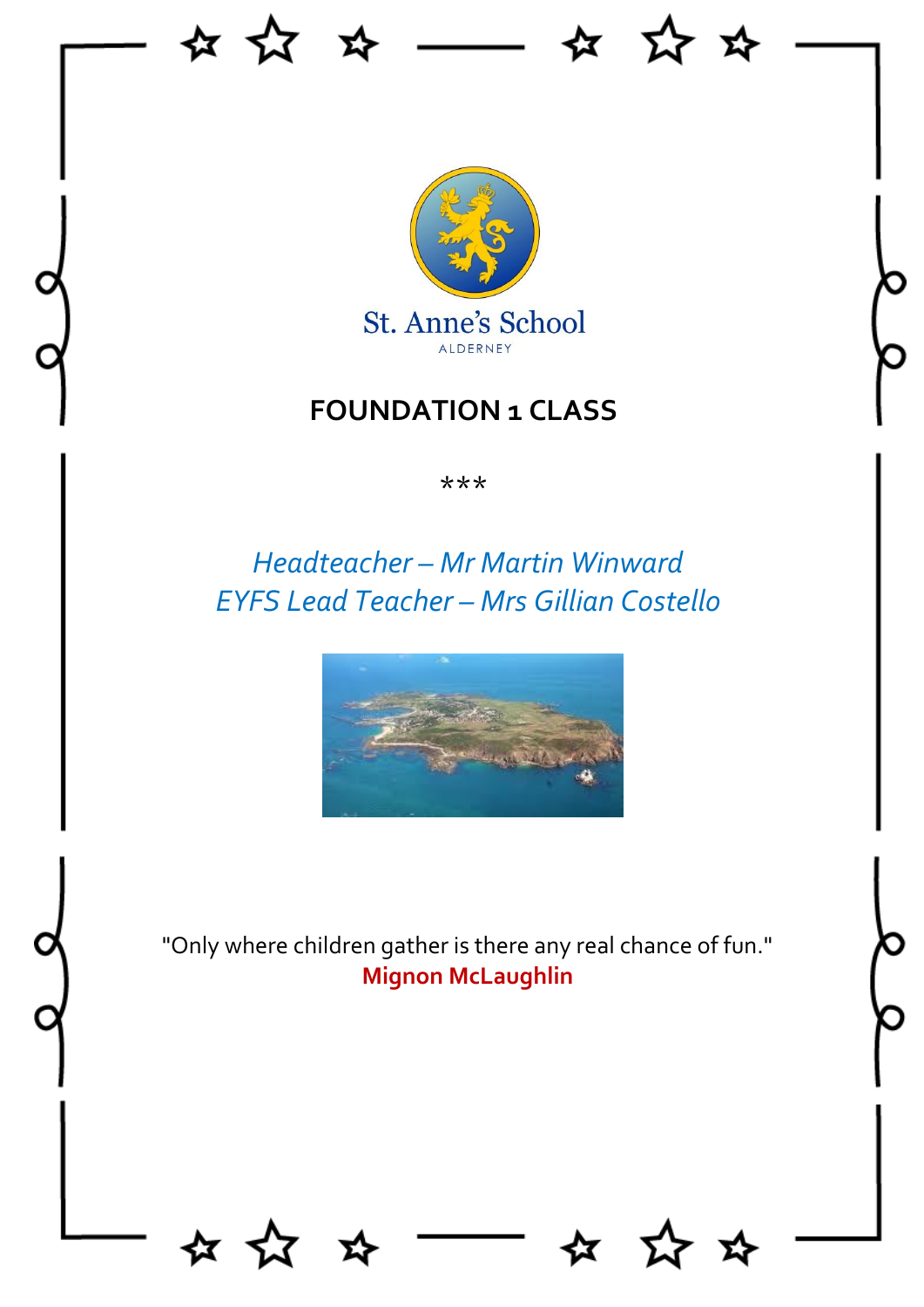☆☆☆

玲

# **Contents**

Introduction

Starting Foundation 1 Class

Session Timetables

**Staffing** 

Clothing

Birthdays

Lunch and Snack

Illness and Holidays

The EYFS Curriculum

Learning Journeys

Parental Involvement

Health, Behaviour and Learning Needs

Transition Opportunities

Finally…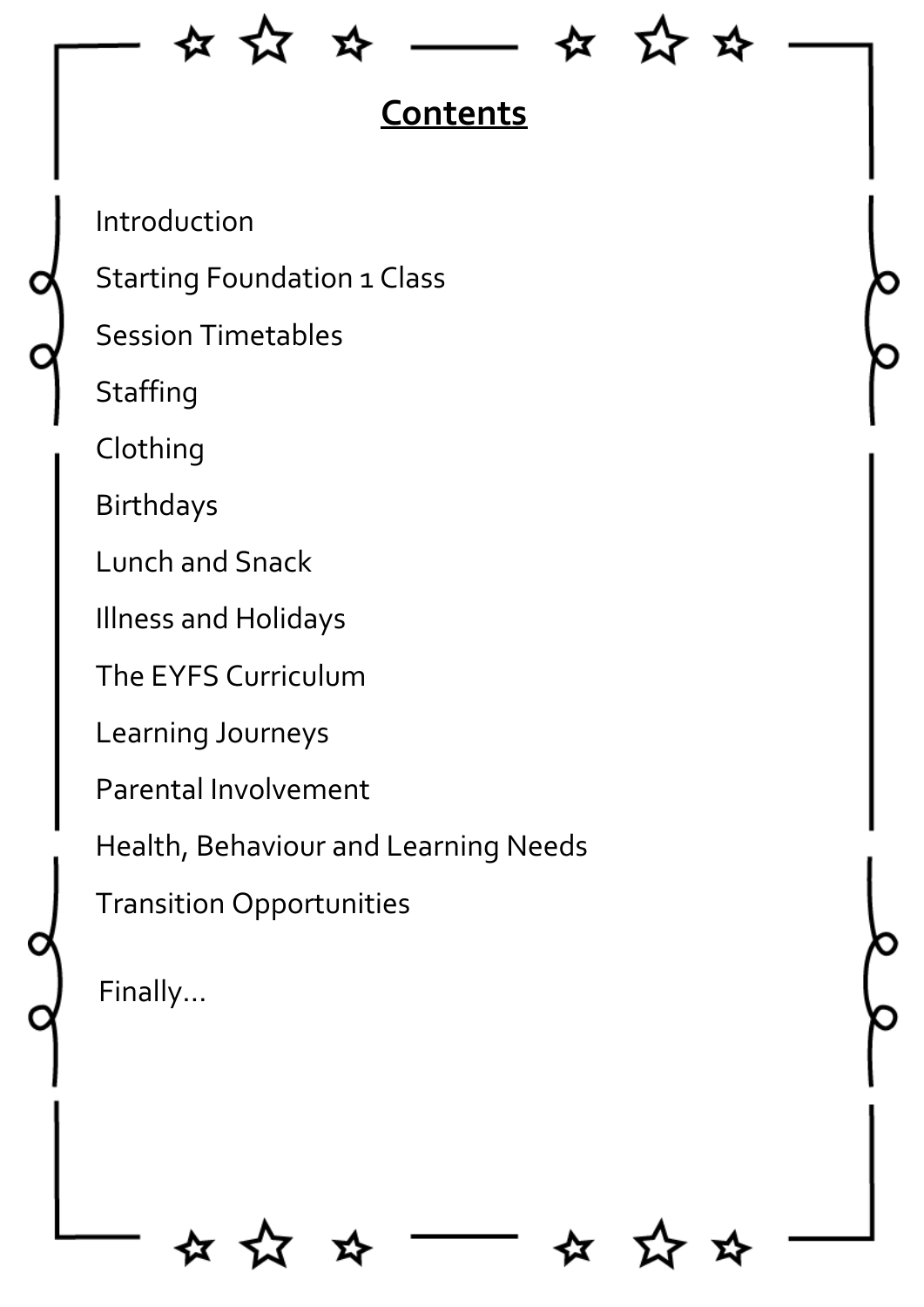

## **Introduction**

Welcome to our school. Thank you for your interest in joining us.

We will open our Foundation 1 Class on **Wednesday 4 September, 2019** and are extremely excited to be working with local families and the community.

Your child is invited to join us on **Wednesday 3 July, 2019 at 1.30pm until 2.40pm** for a Taster Session.

Foundation 1 Class is part of St. Anne's School and the wider Education Services provision provided by Committee *for* Education, Sport and Culture

Our ethos is to provide a happy, welcoming and enjoyable experience for your child to be able to develop and grow.

We aim to help your child to develop the skills needed to be able to progress as a friend and a learner. We value the importance of personal, social, independent, team and behaviour skills.

We will work alongside you to prepare your child for his/her future education.

*''A child can ask questions that a wise man cannot answer.'' [Anonymous](http://www.famousquotes123.com/anonymous-quotes.html)*



**Picture: 'Working Together'**  Wild flowerbed planted by Year 10 pupils in our Secret Garden as part of their work with Jon Muir and children from St. Anne's School





We look forward to working with your family.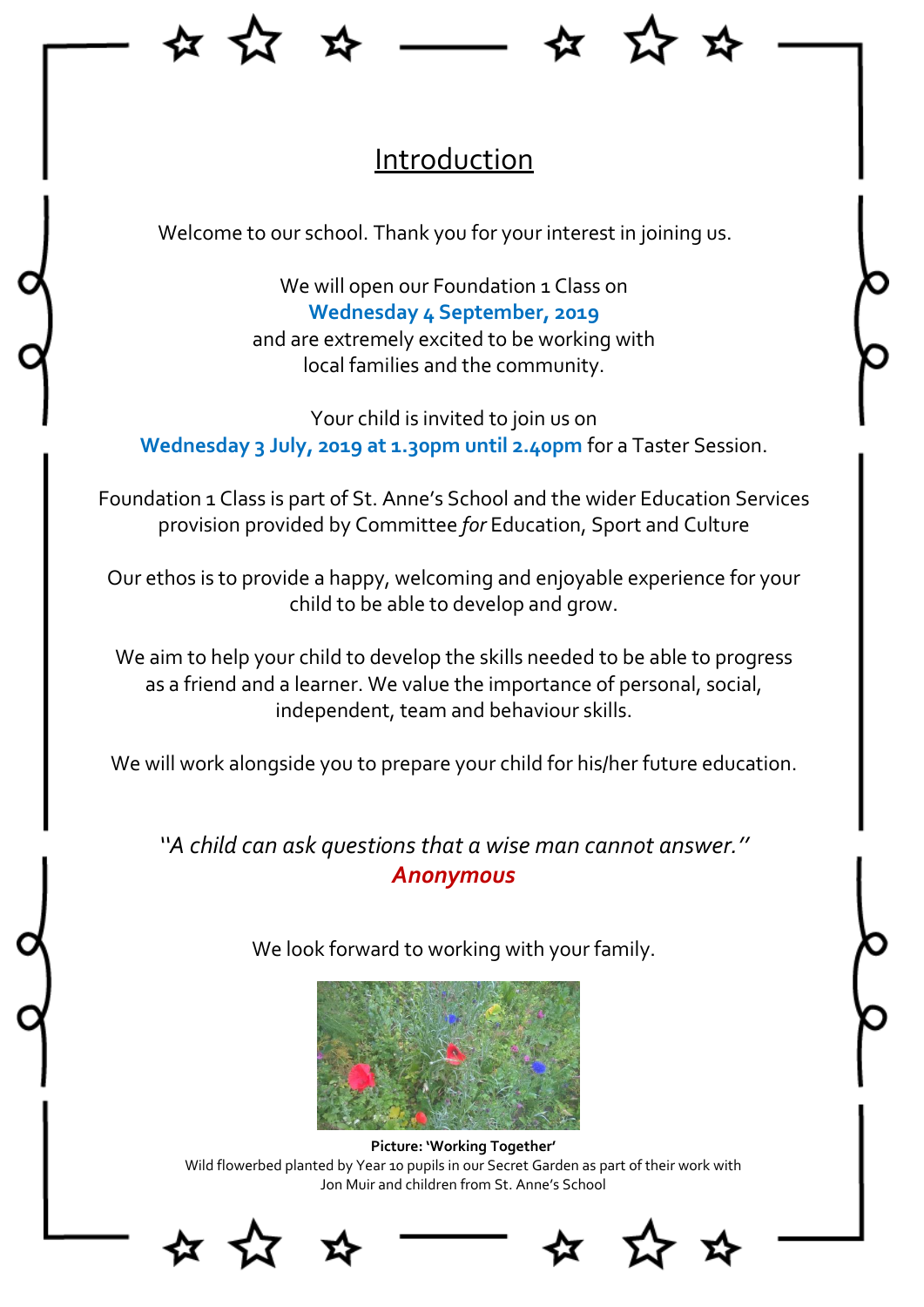

#### **Starting Foundation Stage**

*'We are called Foundation 1 Class – the year before Reception which is known as Foundation 2 Class'*

We know that beginning school may be a difficult time for you and your child and by joining St. Anne's at the age of 3 will certainly ease the transition. We will do everything possible to help the settling in experience as relaxed and easy as possible.

*During the first few days* you are welcome to bring your child into school and stay for the first half hour, if you wish. If however, you feel that you can leave your child, please feel free to do so. Seeing you react in a positive, confident and happy way will help your child to feel more relaxed.

We will introduce you and your child to their key worker. This will be the person who will be the main point of contact for your child, other than the class teacher. They will get to know your child very well, spend time with them and observe them, working alongside the teacher to set next step targets and ensure that they are happy and progressing well.

All of our staff are there to share in your child's learning journey and will contribute to their learning and development.

We do know that some children may find it more difficult to separate from their parent or carer. We will do everything that we can to support them, and you, in this.

*After this* we would encourage you to stay with your child for the first 5 - 10 minutes of the session, whenever you can. This will allow you to help him/her with becoming independent in their routines of hanging up their coat and bag, adding their name card to the 'Who's here today?' boxes and beginning an activity. Please do not worry if you cannot stay with your child, staff will be on hand to take messages and look after your child.

We welcome you to drop off your child from 8.30am.

\*\*\*

The session runs from 9.00am until 12.00 midday



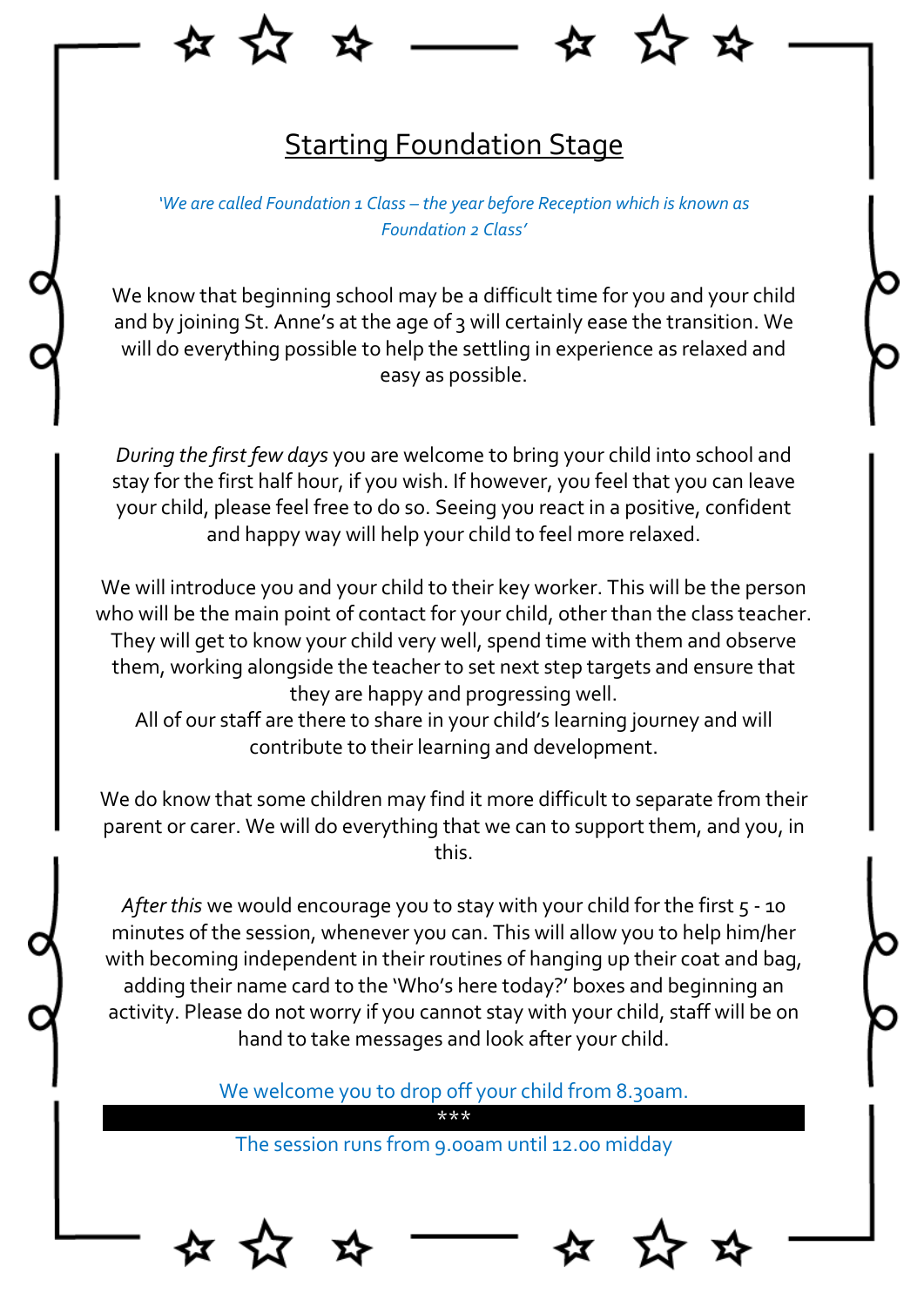



# **Staffing**

We have a team of experienced staff, working under the direction of the Headteacher, School Management Committee and Education Services.

EYFS Lead Teacher - Mrs Gillian Costello

Learning Support Assistants:

- Mrs Sarah Carre
- Miss Samantha Gaudion

Your child will have an allocated Key Worker who will spend time with your child, settling them into their new environment, getting to know them as a person and helping them to progress. **Ratios of one adult to eight children** 

If you have any queries please contact Mrs Costello in the first instance.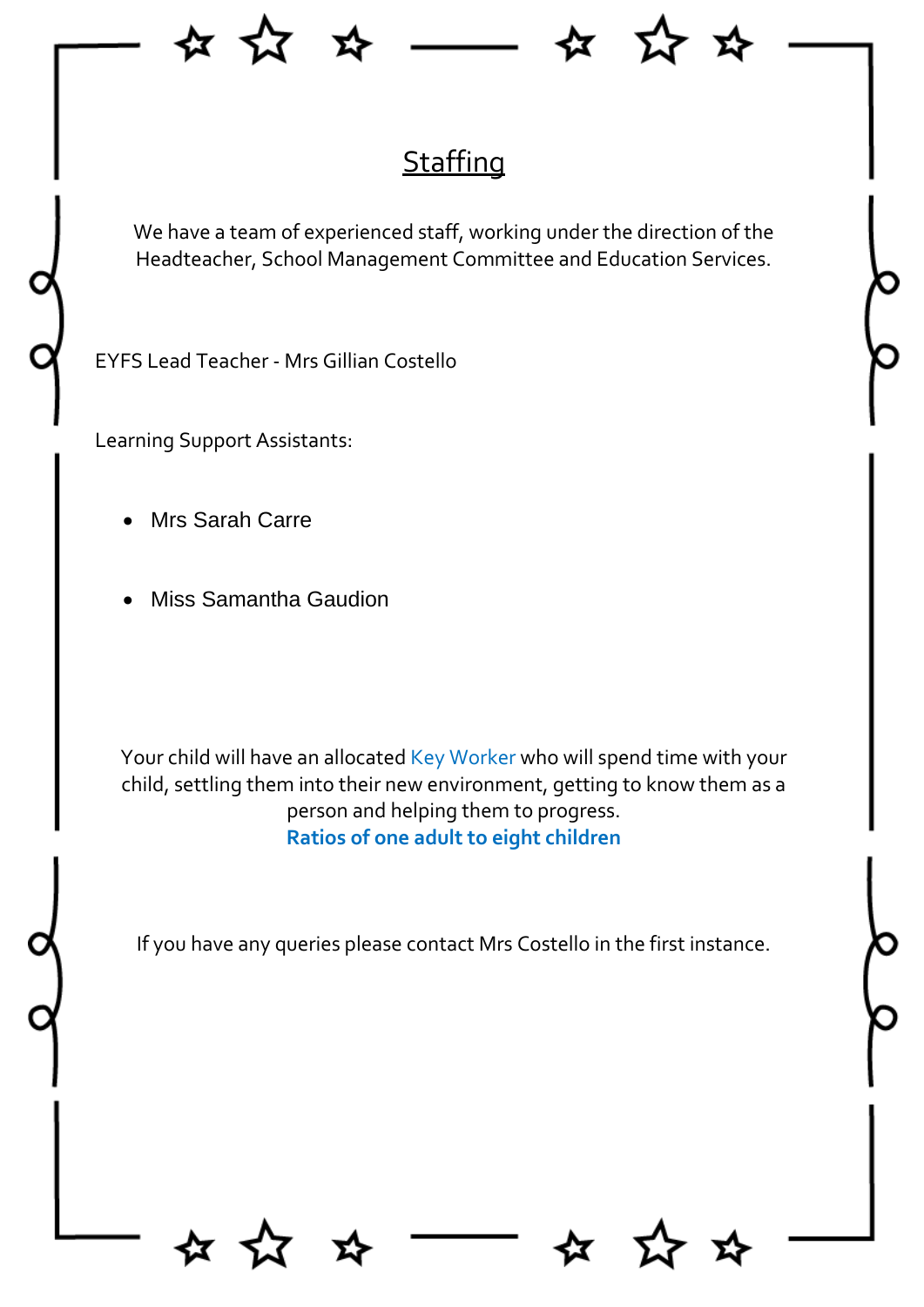

### **Clothing**



''*Play is often talked about as if it were a relief from serious learning. But for children play is serious learning. Play is really the work of childhood.'' Fred Rogers*

The daily activities in Foundation 1 Class are play based. The children will be involved in messy, stimulating activities on a daily basis. We ask that the children are dressed in a T shirt of your choice, a Trutex blue sweatshirt (ones with the school logo are available from Claudia Gillingham at Sew Much Fun, or via Fletchers website in Guernsey – see our school page), sensible shoes and jogging bottoms or leggings. Other clothing, such as coats, may get dirty and so we ask you to be mindful of not sending your child in anything that you would not mind getting a little messy.

It is important that the children are comfortable and able to dress themselves as soon as they are able, in order to be able to develop independence in toileting and changing.

We do ask that each child has a pair of wellingtons that they can keep in class. They may use these daily.

Coats must be waterproof, warm and have a hood, as we will be outside in different sorts of weather.

During the summer all children will need to bring a hat to protect them from the sun.

Every child should have a change of clothes to be kept on their coat peg, in case of accidents.

*All clothing and belongings that are sent into school must be named to ensure that they can be returned to the correct child.*







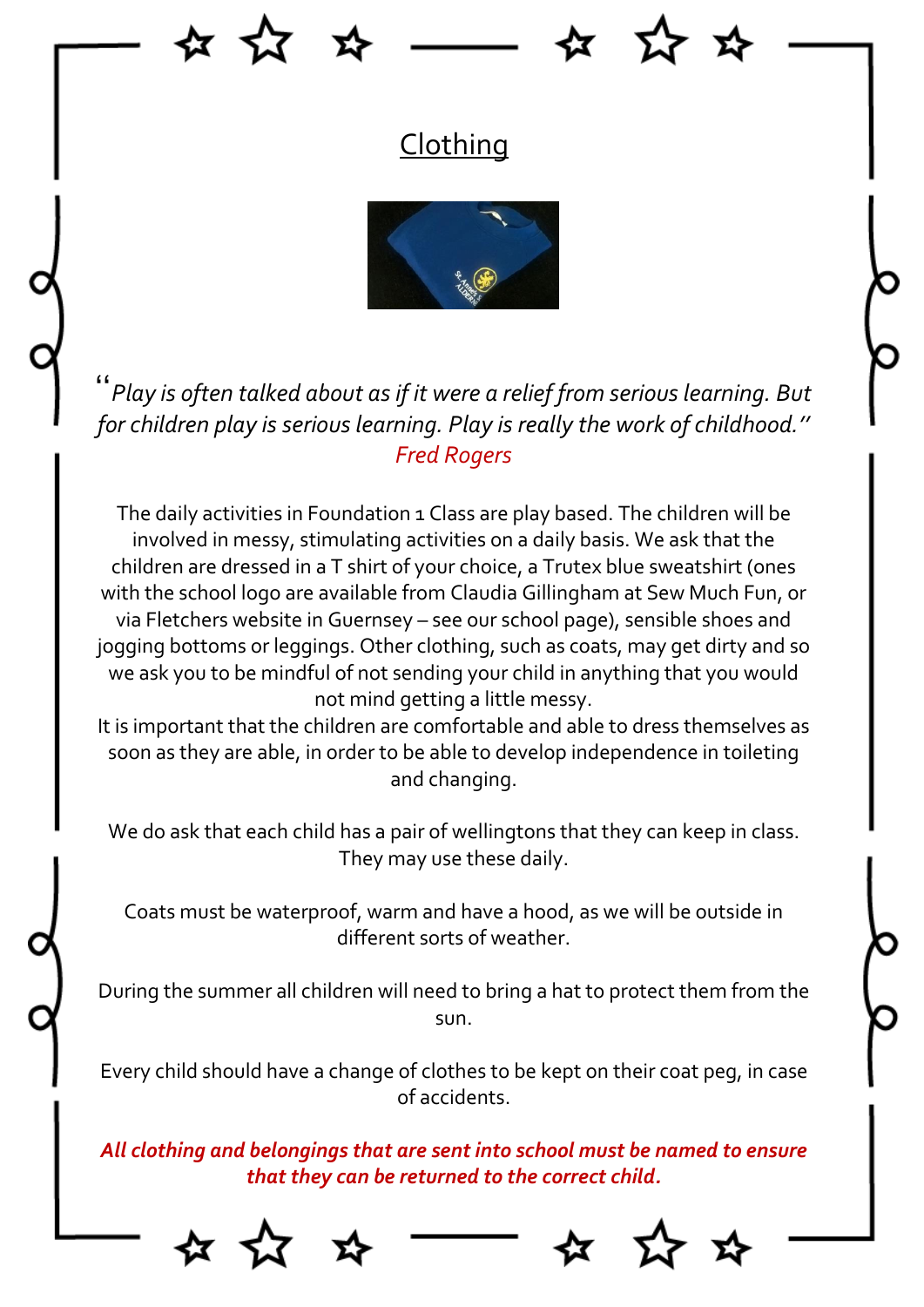



## **Birthdays**



Birthdays are special days!

When it is your child's birthday they are invited to come to school dressed in their own clothes. If your child's birthday falls on a weekend, or during a holiday, they can pick a day when they can wear their own clothes. We will make a play dough cake and sing to the special person.

#### **WOW**

## Moments from home – family and friends…



You are invited to share your 'WOW' moments with us here in school… every step is a precious moment and we are happy to celebrate with you.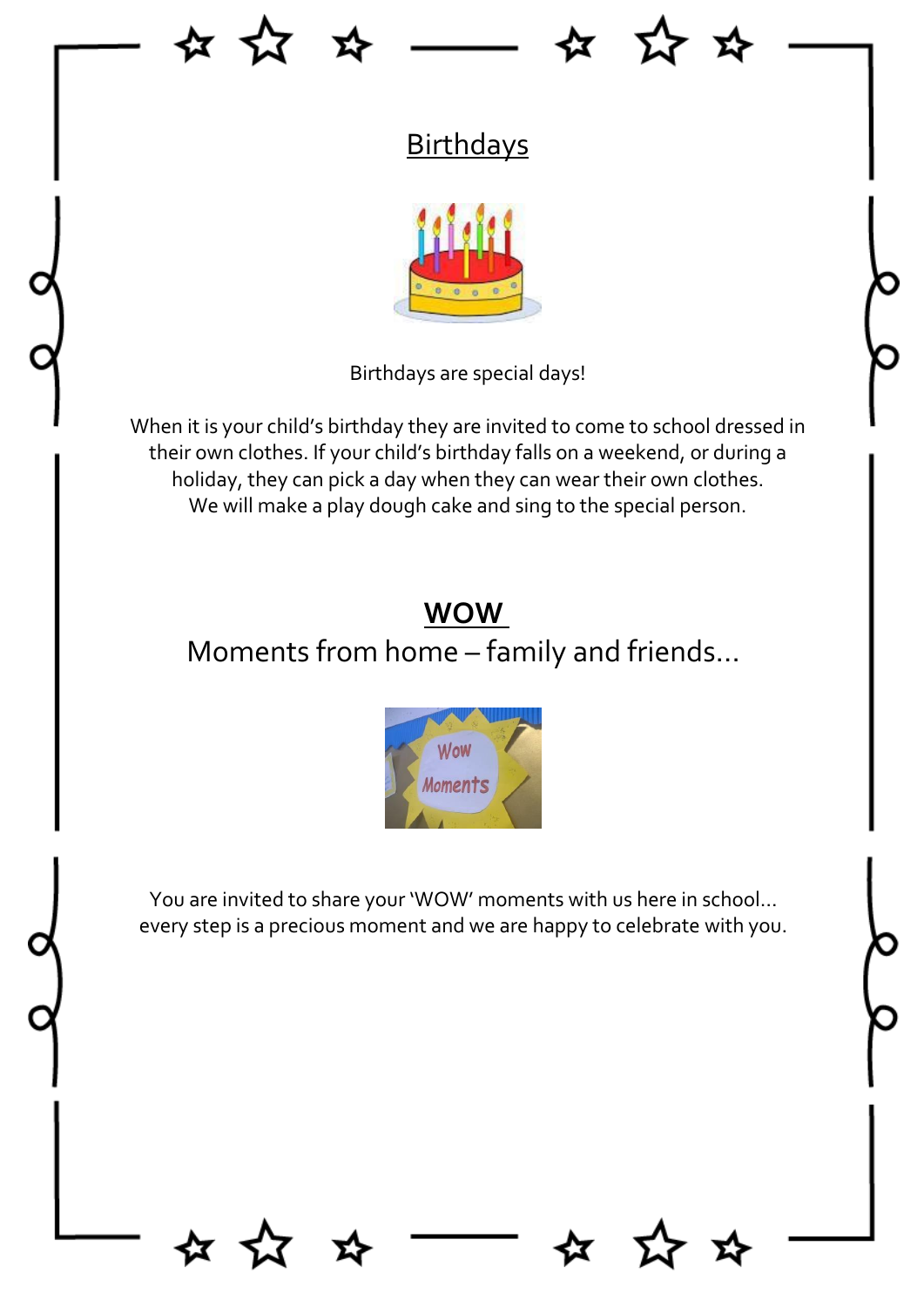



### **Snack**



**Snack** – Children should come provided with a healthy snack for morning session, for example, a piece of fruit or prepared vegetables are a good option. Please label any pots with your child's name.

**Drinks–** Fresh water will be available for the children throughout the day. We will provide your child with a bottle with the school logo on. They will also be offered a drink of milk at morning snack time.

Your child will also be provided with a **school bag** for carrying things back and forth to home and school. E.g. school letters, paintings, drawings etc.

*Please let us know if your child has any special dietary requirements or preferences.* 

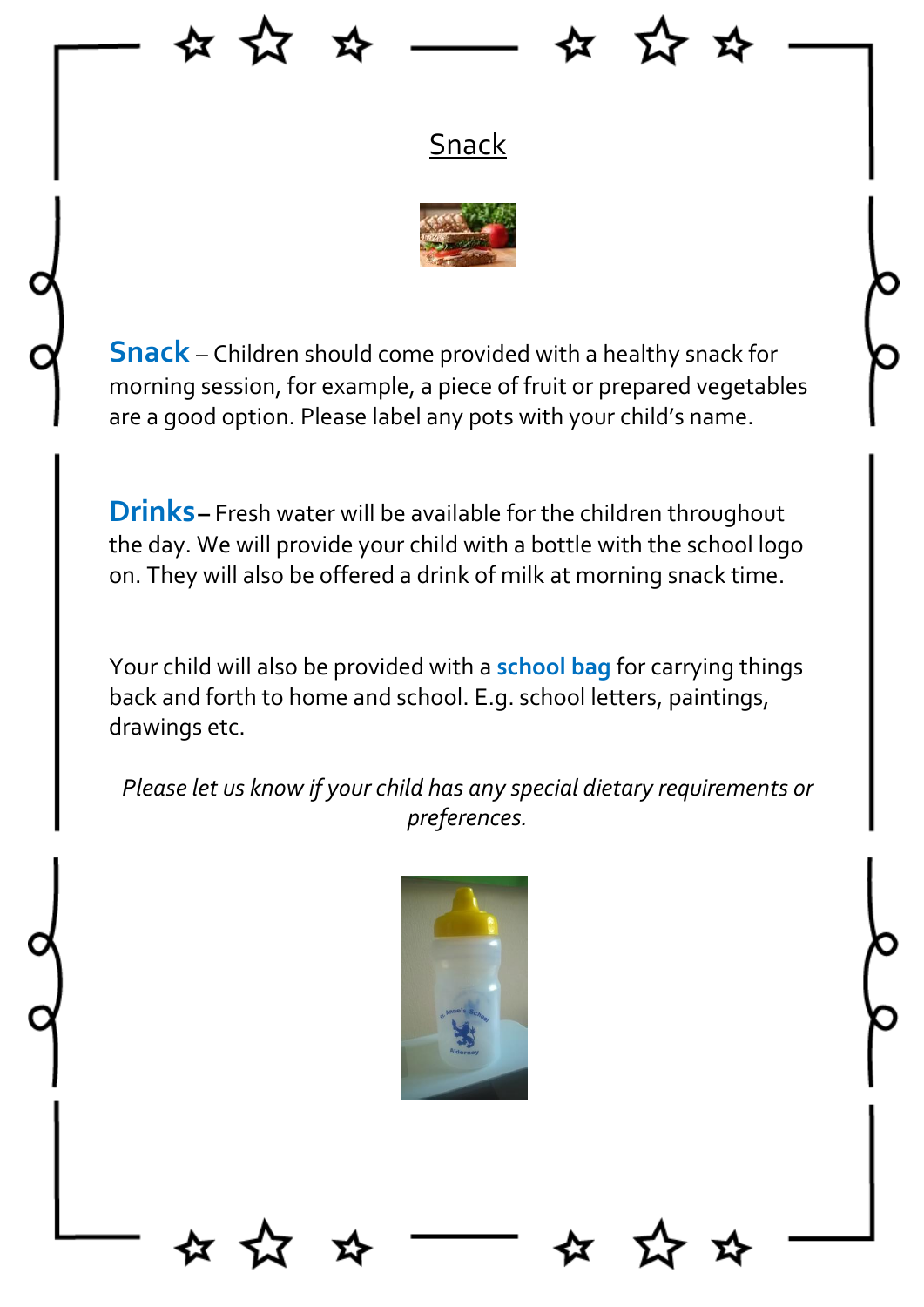

#### Illness and Holidays

**Illness** – If your child is ill please contact the school office before 8.45am. If you would like to speak to a member of staff, please leave a message and we will contact you as soon as possible. If we have not received a telephone call, we will attempt to contact you by telephone. This is in line with school policy.

#### Tel: **01481 822173**

**Holidays** – Although it is not a legal requirement to attend preschool we do know that consistency is important to children and we ask that, wherever possible, holidays are taken during school holidays.

Please notify us if your child is going to be absent from school for any reason.

**Pick up –** If somebody different is going to pick your child up, please inform us before hand in writing or by telephone.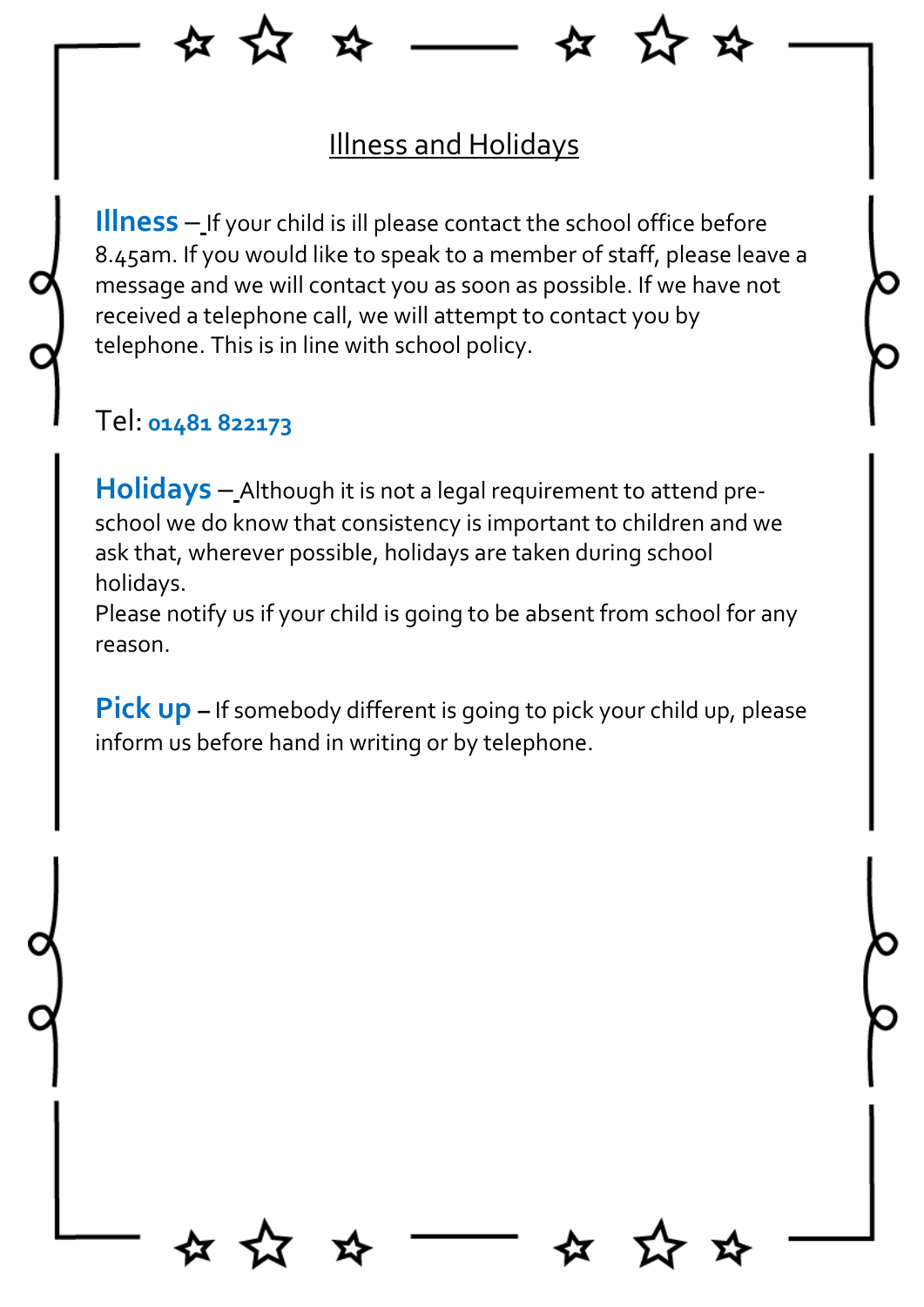

### The EYFS Curriculum

The Early Years Foundation Stage (EYFS) is the statutory framework published in 2012 by the Department for Education that sets the standards for the development, learning and care of children from birth to five.

#### **It is made up of the three prime areas of learning:**

- communication and language
- physical development
- personal, social and emotional development

#### **Four specific areas of learning:**

- literacy
- mathematics
- understanding the world
- expressive arts and design

#### **The curriculum also looks at how the children learn with the Characteristics of Learning:**

- playing and exploring
- active learning
- creating and thinking critically

These areas are broken down into small steps in the document **'Development Matters'**, which provides us with guidance as to the milestones that we can help your child to achieve. It forms the basis for our planning, the learning activities we create and the assessments we make.

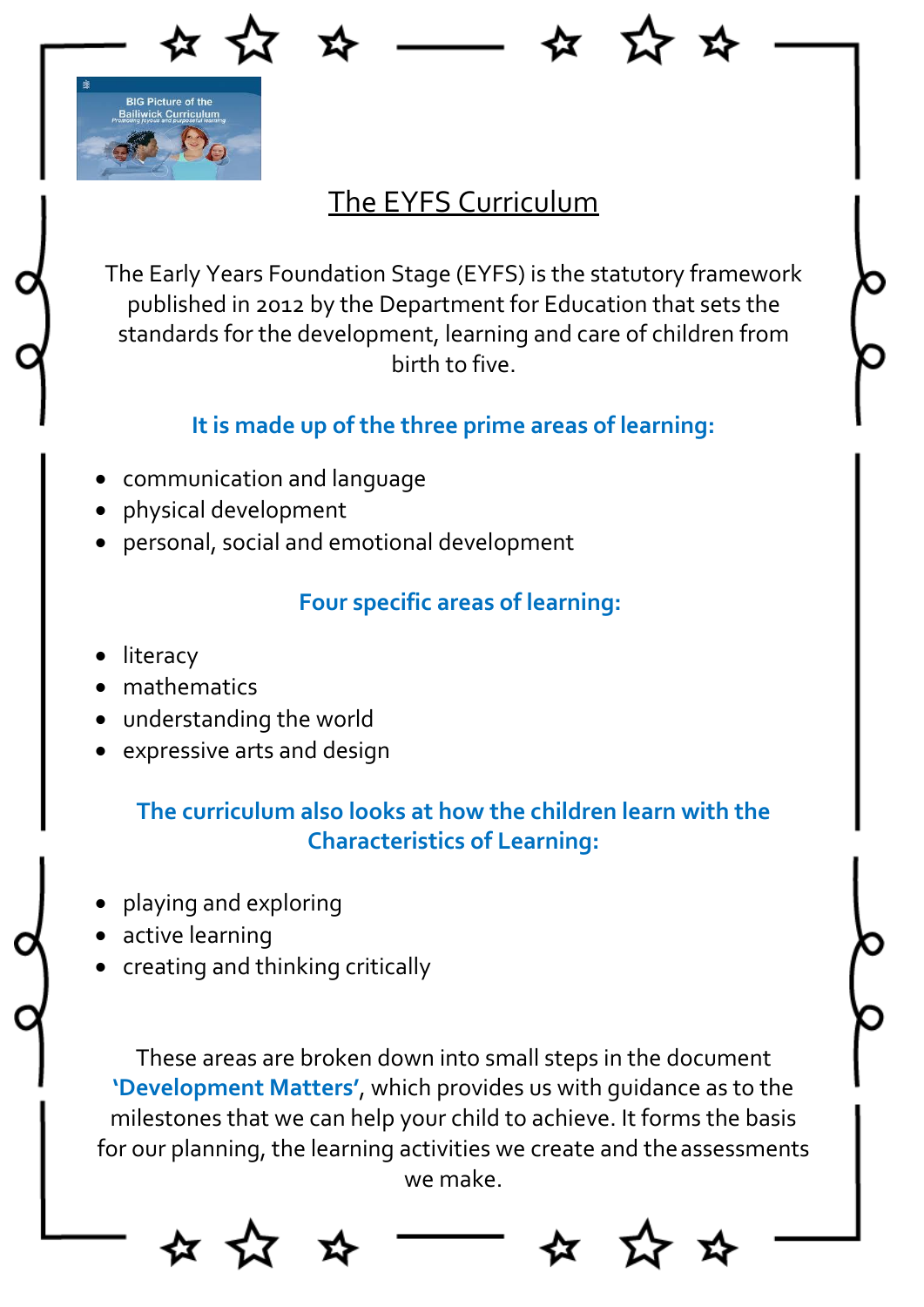The activities we undertake will vary from session to session. The children will be able to work and play inside and outside in nearly all weathers. All of the learning which takes place will do so in the form of play experiences.

잡 자

<u> ≺አ</u>

The classroom will be organised into different areas so that your child can access equipment and activities when they want to. They will be challenged through the use of questioning, investigative activities and varying learning experiences.

**Letter and Numbers** – we feel strongly in the importance of understanding before doing. This is why we ask that you do not teach your children to write letters and digits until they are ready. In school we will work alongside you to teach the children about the sounds that they hear and the value of numbers, before introducing them to the written form. Whenyour child is ready, we will talk to you about the letter and digit formations that we use. This will prepare them for their future learning.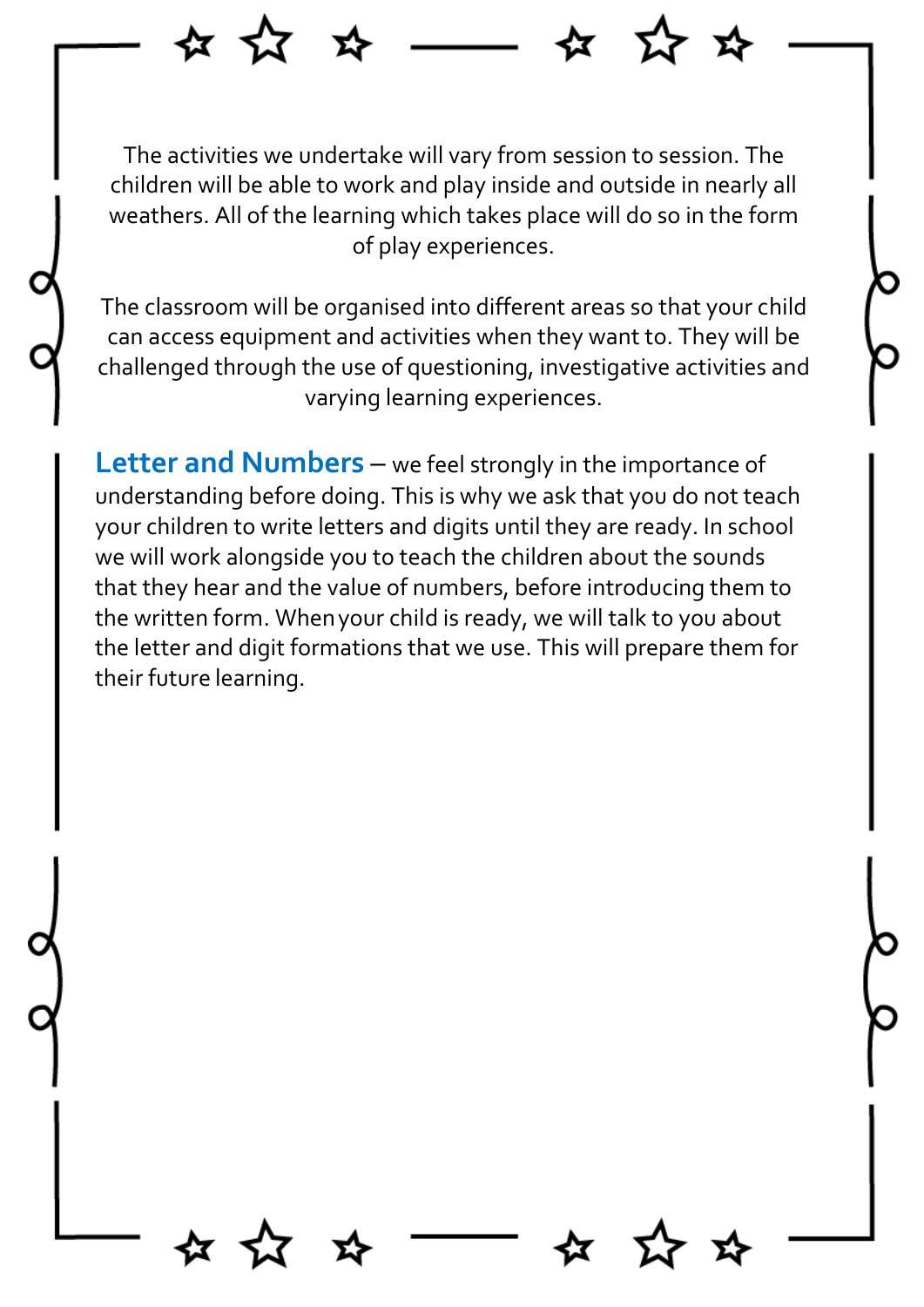### Learning Journeys



Throughout your child's time with us we will keep a record of how their learning progresses.

This will be recorded using a secure, web based package. It will be a collection of photographs, observations by staff, comments from you and statements made by your child.

There will also be a folder of work produced by your child which will be kept in school and displays showing our pictures and interests.



This information will all be used to track how well your child is doing.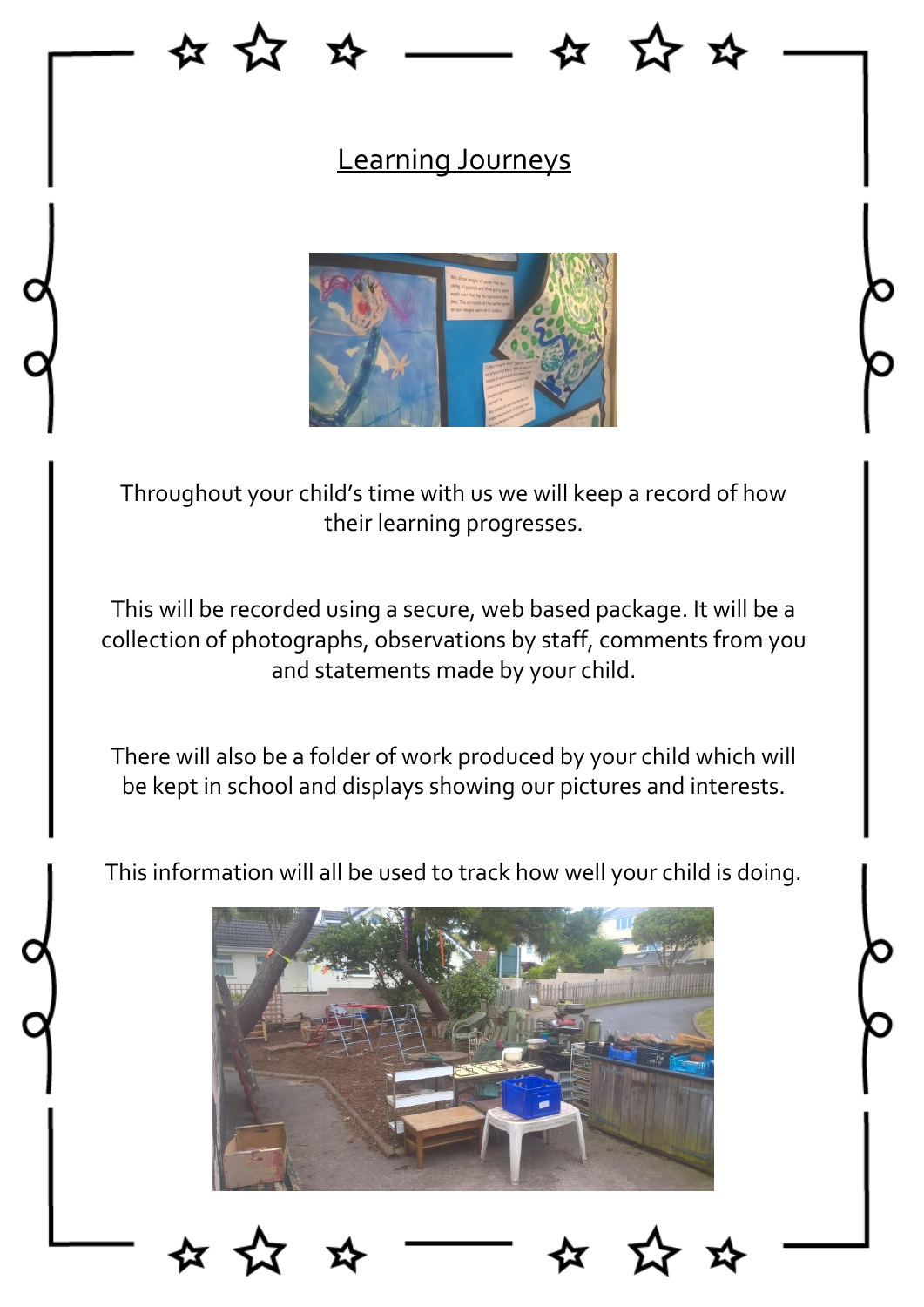☆ ☆

**ZY 23** 

#### Parental Involvement

**Online Learning Journey** – Please contribute to your child's learning journey as this will help to inform the picture of your child's learning.

**Reading** – The most important thing that you can do with your child is to read to them and talk to them. Each child will have the opportunity to visit the school library each week to choose books for you to share at home. Please use them, as well as the books you have at home, to spend time talking to your child about colours, animals, behaviour, family, seasons and anything else that may arise. This will help to build their love of reading and learning as well as their vocabulary and understanding.

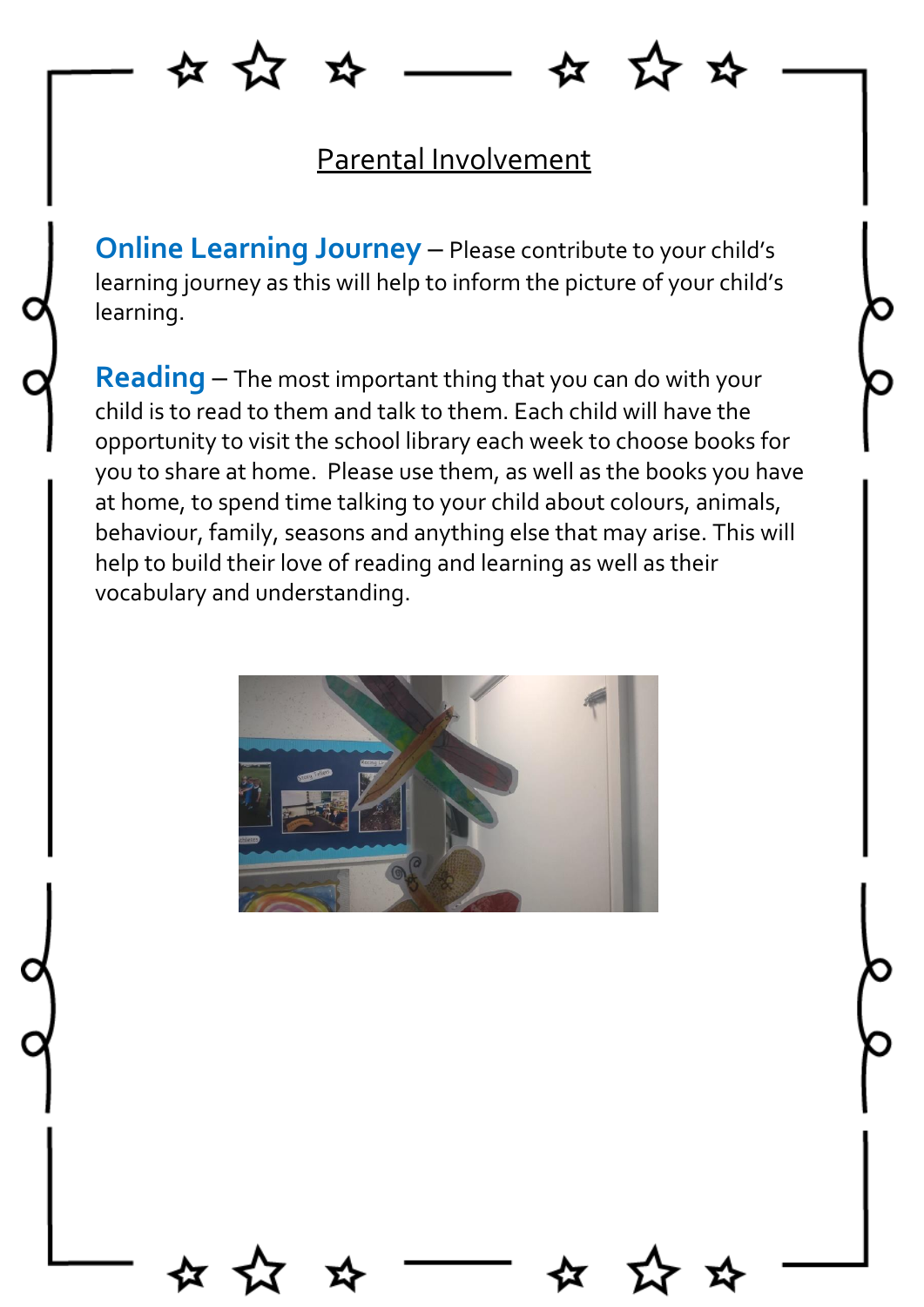**Ideas Board**- This provides parents, children and staff an opportunity to share in the future planning of learning. You can add your child's interests, questions or observations to this board so that we can try to incorporate them.

☆ ☆

≿ ⊀ፓ

**Parent's Meetings** – You will be invited to various meetings to discuss your child, the first of which will give us the opportunity to discuss how your child has settled into school and to agree a starting point for their development tracking.

If you would like to talk to a member of the team at any other point, please make an appointment to meet at the end of a session. Appointments can be made via the school office.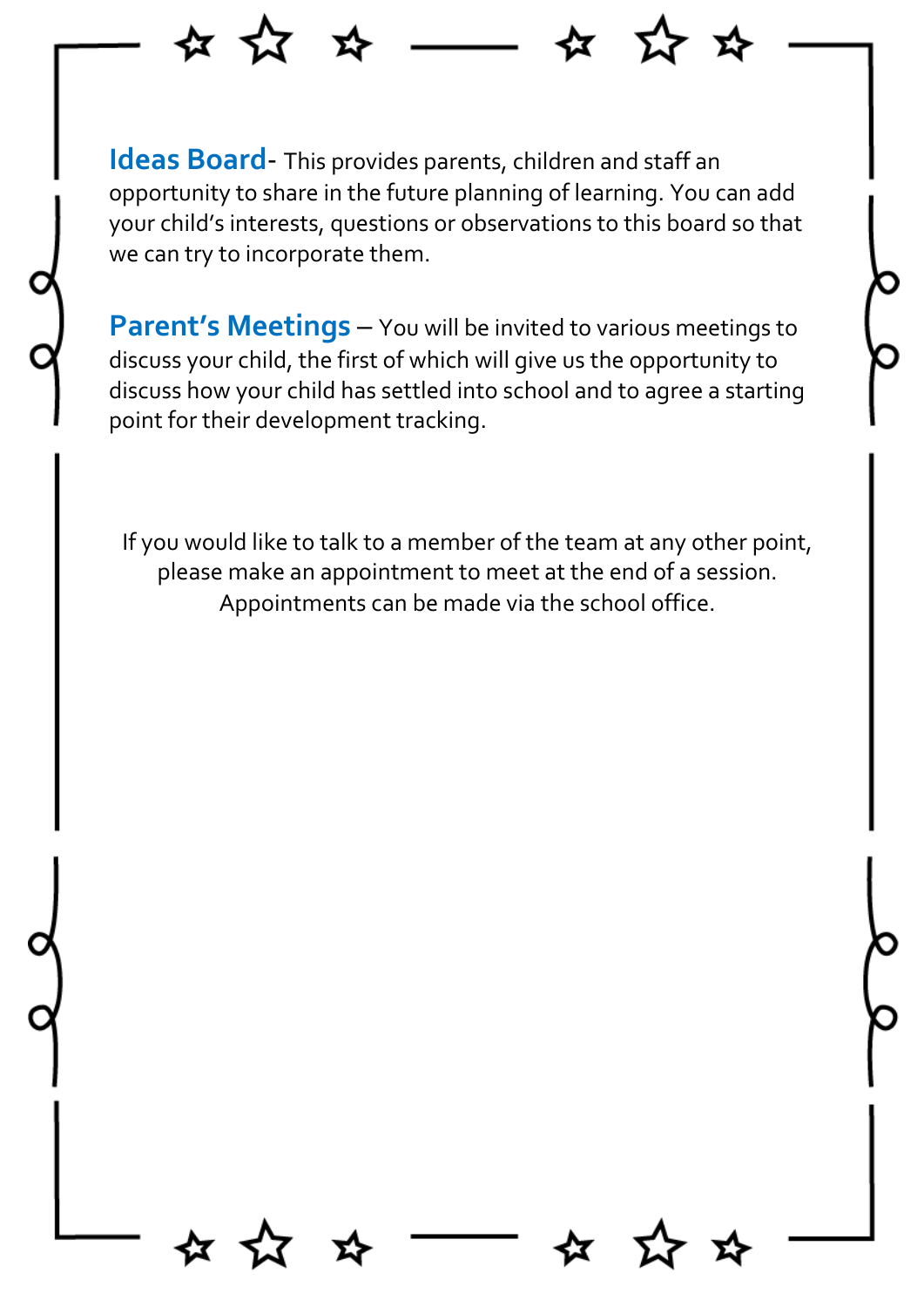

Your child and their needs are as important to us as they are to you. It is important for us to be aware of anything which could impact on your child. If you notice anything that concerns you about your child, please share it with us. We may be able to help you to resolve or explain it. If we have any concerns we will talk to you as soon as we can.

In some cases we may suggest that you visit your GP, we may contact the health visitor, or we may ask for help from someone else, via our Special Educational Needs Co-ordinator, Ms Smith.

**Sun Screen** – In line with Education Services policy we ask that you apply factor 50+, long lasting, sun screen before your child attends a session or we can apply school's sun screen on a potentially warm day. We will send you a letter to read and sign at the appropriate time.

**Medication** – If your child needs medication during the day, please take it into the school office, you will be asked to complete a medication form.

**Allergies** – Please ensure that we are made aware of any allergies your child may have.